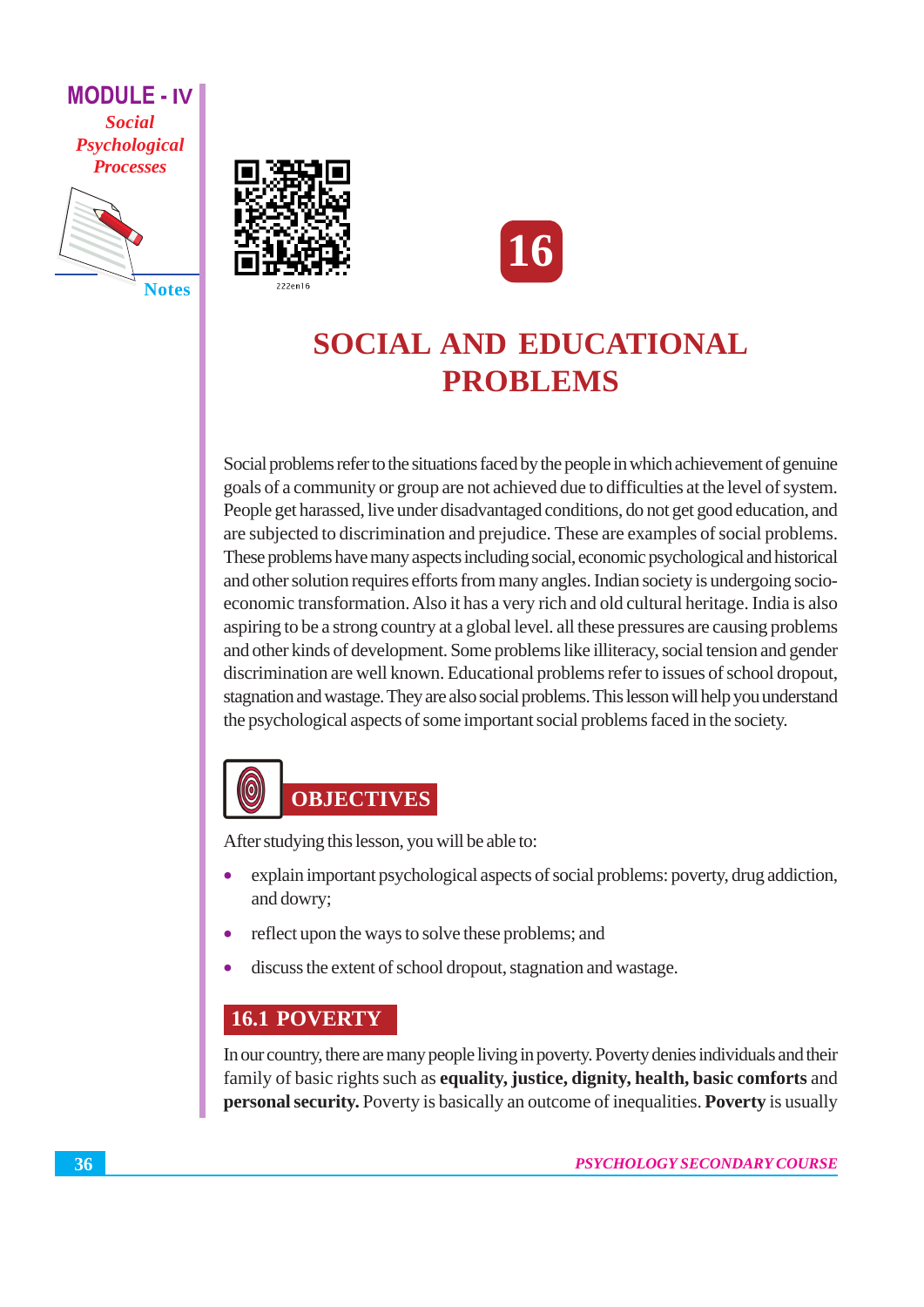defined in terms of **objective poverty**, which is lack **of material belongings** that is, lack of economic resources such as it is difficult to achieve an adequate level of living. Hence we can say that poverty divides the population between those who have an adequate level of living and those who do not. Subjective poverty refers to the perception and experience of poverty as felt by a person. **Deprivation** on the other hand refers to loss of opportunities and privileges that are normally available to the general population. It means lack of basic necessities for the survival of an individual. This can take the form of inadequate environmental conditions, impoverished experiences and characteristics of the socially disadvantaged sections.



Fig. 16.1: The Urban Slums

#### **Causes and Consequences of Poverty**

Poverty needs to be understood as a cause as well as consequence. It is caused by several factors and in turn causes several other problems. An important aspect of poverty is deprivation. **Deprivation.** a lack of opportunity, reduces access to availability of resources and is due to poor economic conditions. For example, education and employment have a two way relationship with reduced opportunity to be gainfully employed. There are many consequences of poverty. They interact with each other to bring about physical and psychological effects on the persons. Let us examine some of the key consequences of poverty.

**Malnutrition and Development:** Malnutrition influences both physical growth and affect psychological development. A good diet helps a child to be active and happy. Malnutritution and social impoverishment are major factors that bring about mental retardation. Children of poor families start life with a handicap of limited food supply, widespread infections, poor health, inadequate stimulation, and lack of education and awareness among parents.

**Socialization Patterns Socialization patterns under poverty conditions are characterized** by inadequate stimulation, poor or no schooling, lack of role models, and lack of social and emotional support from the peer group. Lack of such aspects has a detrimental influence on the cognitive and emotional development of the growing child.

## **MODULE - IV Social** Psychological **Processes**

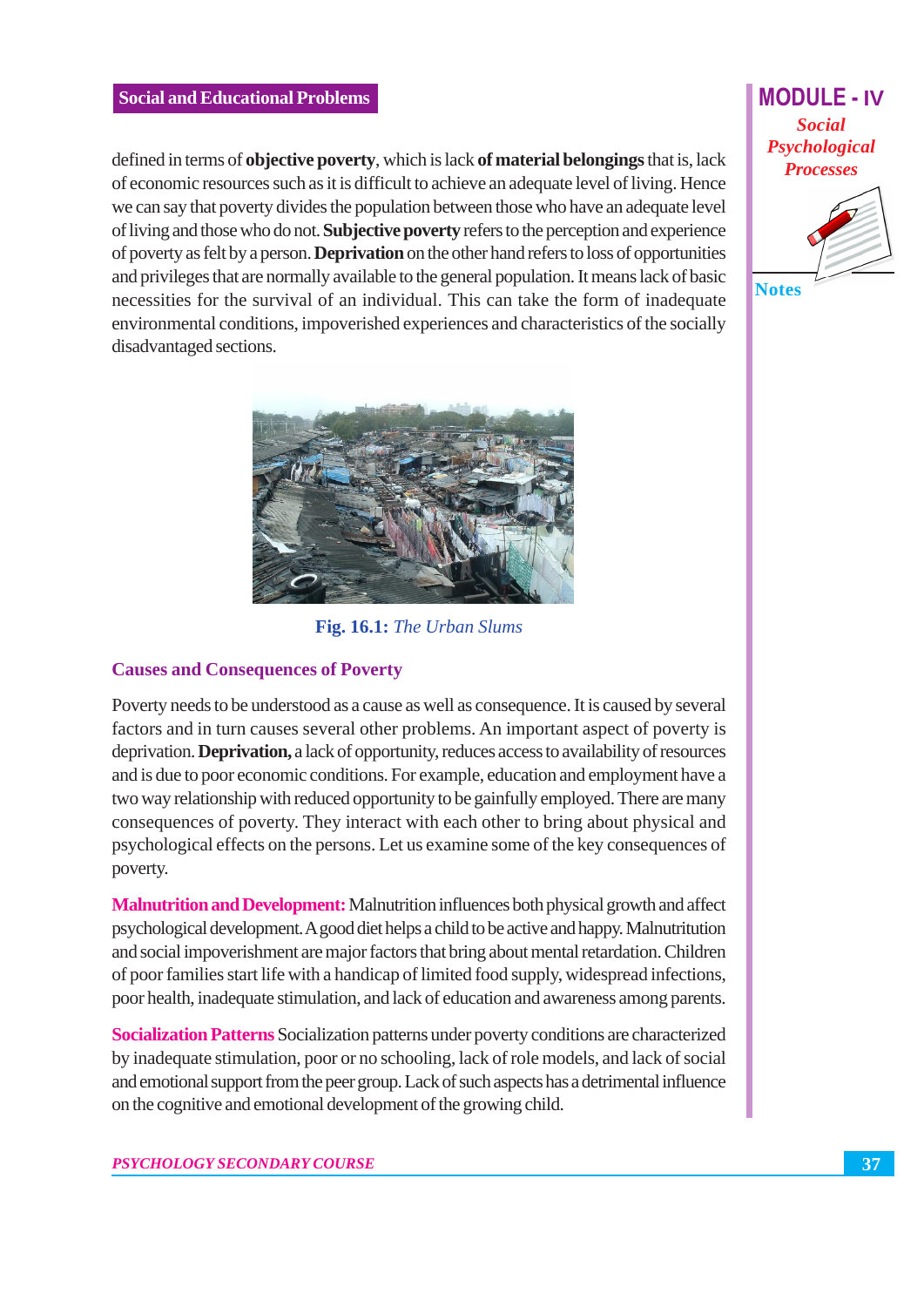**MODULE - IV Social** Psychological **Processes** 



**Notes** 

Personality Development: Different personality patterns are suggested for the deprived and non-deprived groups. Highly deprived children are likely to be high on neuroticism and introversion, and low on extraversion than non-deprived children. Deprivation is also related to social maladjustment, immaturity, and withdrawal. It also predisposes children to delinquency, and proneness to more external and chance orientation than non-deprived young adults.

#### **Activity 1**

#### Understanding the concept of poverty.

Talk to people belonging to different backgrounds - friends, family, neighbours, students, emplyed unemployed, slum dwellers, amongst others. Ask each person to define poverty and list the five most important reasons for the occurence of poverty in India. Add your own answer and tabulate the dta. You can calculate the frequency of each cause stated by the people. Discuss your findings with your family.

Motivational Consequences: The experiences of rewards and punishments helps in the formation of one's **motivational orientation**, poverty condition leads to low need for achievement, low extension need, and a high need for dependence.

**Mental health:** There is increasing evidence of a strong association between poor mental **health** and the experience of poverty and derivation. The type and extent of mental health problems range from health problems, adjustment is higher if the individual is a migrant and comes from a low socio-economic status. Although mental illness occurs in all ages, gender and backgrounds, the risk is higher among the poor and homeless, unemploved, and with low education.

**Psychological Interventions:** There are many causes and consequences of poverty. It affects the individual, group and society. Psychologists work with the idea that human development is shaped by the experiences faced by the individual. The aim towards helping the person then is to train the individual by building up and increasing support to the deprived person in terms of cognitive, motivational and behavioral skills. Such guidance will increase the competency levels for effective functioning in society.

Psychological interventions do help the deprived and disadvantaged. However we must keep the following aspects in mind. First, continuous help may lead to psychological dependency and reliance on others. Under such conditions the deprived will not take responsibility for their actions and not become self-sufficient. Second, psychological interventions should be operable at all three levels: the individual, community and societal. For example, simultaneous changes of educational practices, social policy and economic input will have far reaching impact. Community involvement brings about commitment and the desire to achieve success in the programmes.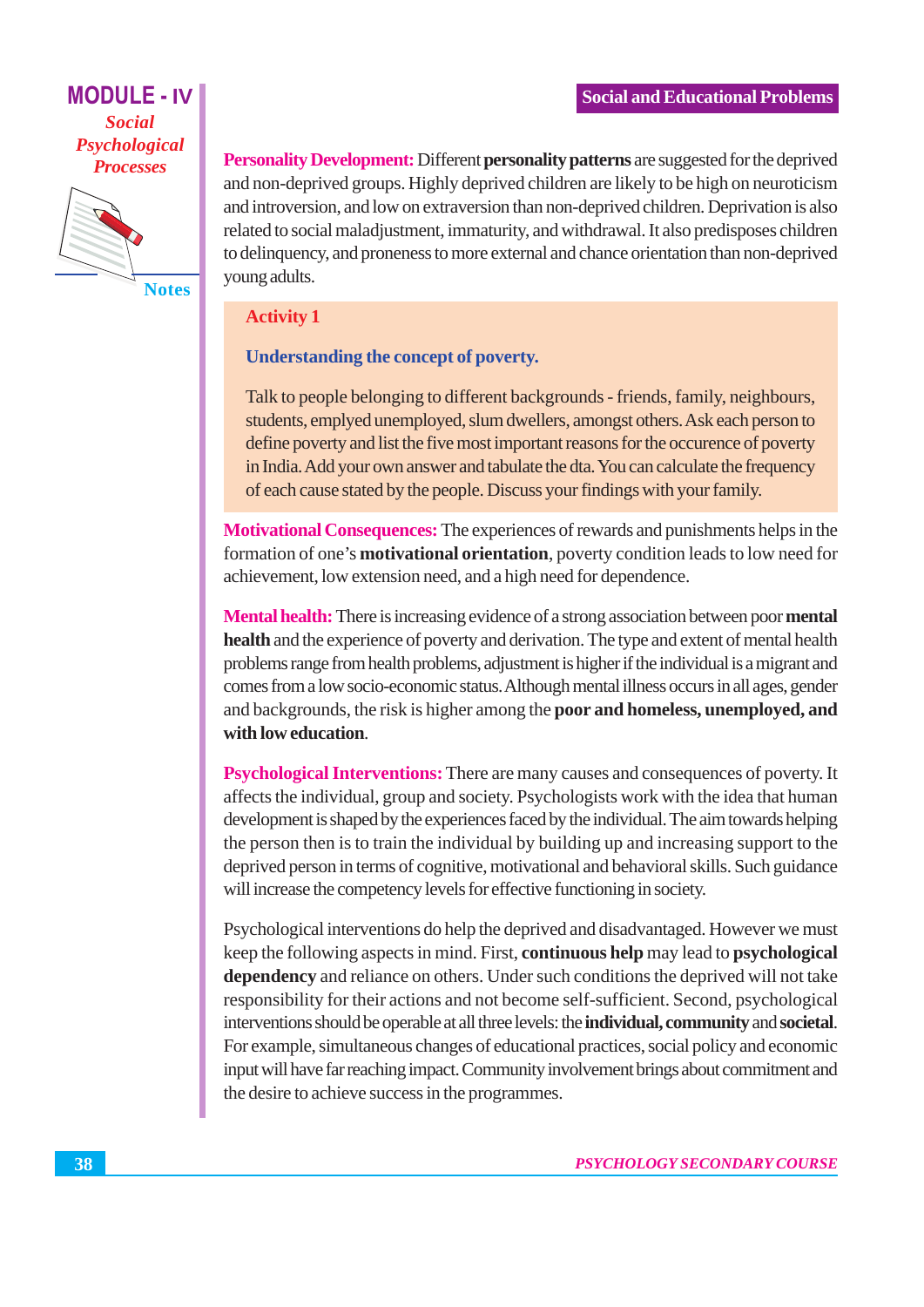

2. Explain the causes and consequences of poverty.

## **16.2 SOME OTHER SOCIAL PROBLEMS**

**Drug Addiction.** Drug addiction is a **chronic problem** that involves **compulsive drug** seeking and dependence on it despite the fact that it has harmful effects on the individual. It is often difficult to understand as to why some people become addicted to drugs. It could be due to a combination of risk factors such as individual biology, socioeconomic status, peer pressure, stress, quality of parenting, role models, and age are some important aspects. Genetic and environmental factors interact with developmental and maturity stages in a person's life. The earlier a person takes to consuming drugs the more serious the addiction. It is a common problem and a challenge during adolescence, when peer pressure to experiment with new things is present. Drug addiction is closely related to crime and HIV/AIDS. The effects on physical and mental health are also well documented. **Treatment** is available to help people counter their addiction; however **prevention** of drug addiction is a better approach. Involving families, schools, colleges, community and media are effective ways of countering addiction. Public figures and youth icons can participate in anti-drug campaigns.

**Dowry.** Dowry refers to the cash, gifts, property and material goods the man receives from the wife's family at the time of marriage. Dowry was earlier a way of helping with the marriage expenses but now it has become a way of paying the groom's family for taking on the **burden of a woman.** Due to this aspect the birth of a girl in a family is considered as an expense, and if the family is poor it puts more strain on the family. There are many



**Notes**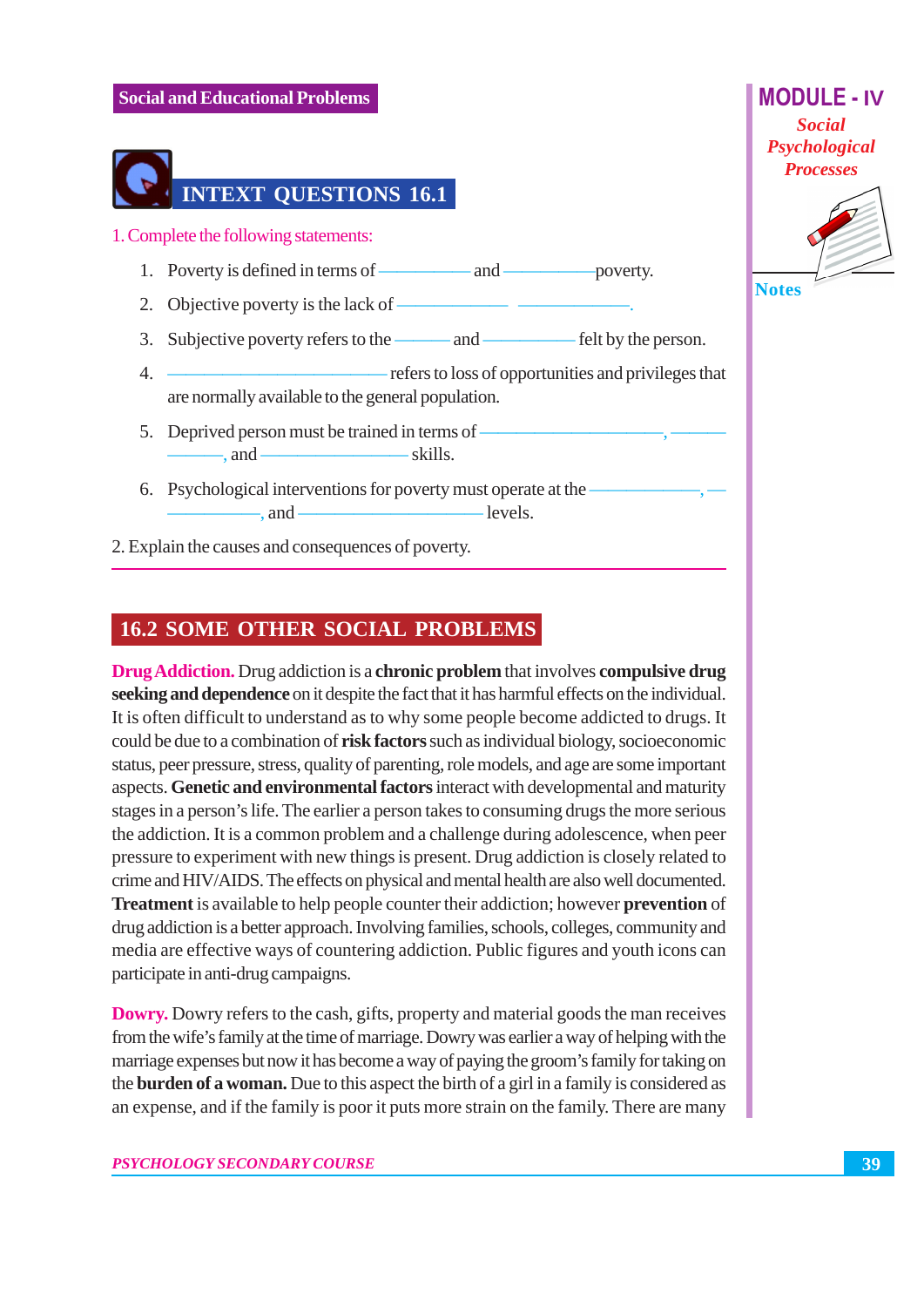## **MODULE - IV Social** Psychological **Processes**



**Notes** 

reasons for dowry giving and taking. The concern by the girl's parents to provide a good and happy life to their daughter forces them to pay large amounts as dowry much beyond their means. Borrowing money at high interest rates to pay dowry often puts the family in perennial debt. Dowry is a **social custom**, practiced for generations. Changing such customs is very difficult. This custom puts the young woman at very high risks. The woman who brings in little dowry is at the mercy of the husband's family, as they may ill treat her, harass her and indulge in violence and torture. It is sad to note that even in the presence of the Dowry Prohibition Act, 1961, dowry deaths, are becoming more prevalent, and indicating that mere laws do not help in the eradication of this social evil. Effective implementation, active involvement and cooperation of society in removing of this evil must be sought. Boys and girls must be educated, taught to respect each other, and refusals of dowry are some ways of eradicating this social evil.

## **16.3 SCHOOL DROPOUT, STAGNATION AND WASTAGE**

The right to education is a fundamental right. Yet we note that children who join school often drop out of schooling. **Dropout rate** is defined as the proportion of children who discontinue school after enrolling in the schooling system. Thirty percent of children leave school before completing five years of schooling and 50 percent leave before completing 8 years of schooling.

Two additional concepts of **stagnation and wastage** are important in the educational setting. Education is necessary for the development of the person and effective contribution of the person towards society. When the education received is of little or no help to the person then it is termed as wastage of education. It is important for the growing child to use the knowledge he or she has gained from education, in its absence there is wastage of the resources. In addition the educational system needs to keep pace with demands and needs of the context and bring about changes in the curriculum and knowledge content of different educational fields. If it cannot do so then educational stagnation takes place. Thus at the primary school level students initially join and after a few years leave school, leading to wastage of the resources employed to educate the child. It becomes essential to retain the child back in school to complete his/her education. Often children are retained in the same class due to unsatisfactory progress. This further demotivates the child to continue studying in school.

There are various reasons for school dropout, stagnation and wastage. These reasons fall into three categories, namely, socio-economic, psychological and educational. The absence of schooling activities in the vicinity, lack of awareness of necessary education among parents, poverty, lack of interest in education, absence of educational environment, examination failure and, the need for children to work for economic reasons are major reasons for leaving school. In addition, poor systemic support in terms of rules and procedures of the schooling system, curriculum that is alien to the needs of the students, poor quality of education, and poor equipment also play a role in increasing school dropouts.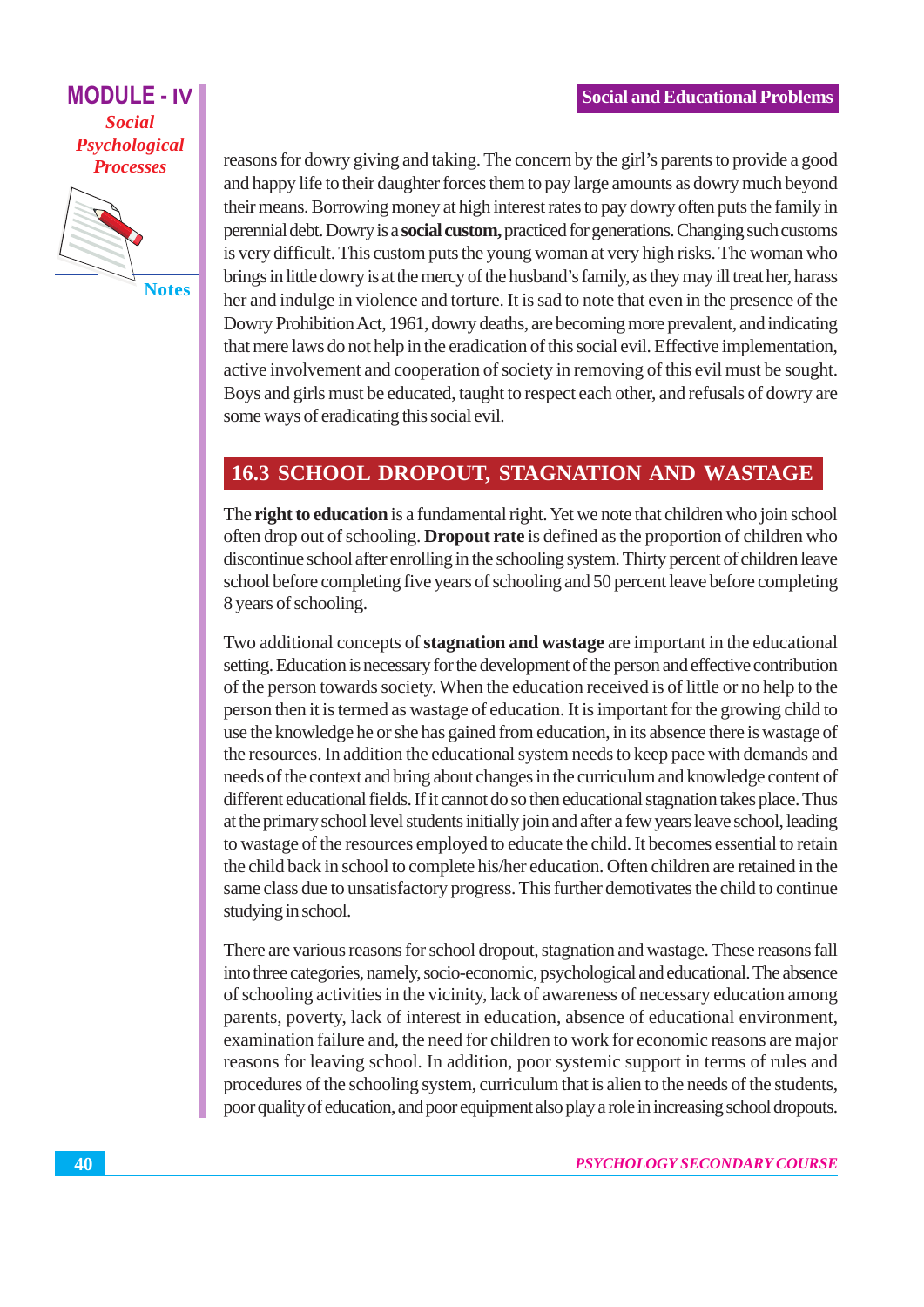Efforts to decrease the school dropout rate are government programs such as National Literacy Mission, Sarv Sikhsha Abhiyan (Total Literacy Campaign) and Mid Day Meal Scheme. Kerala has the highest literacy rate in the country, and other states are also doing their best to decrease school dropouts.

Social problems described above deal with different domains of life. However you must have noted that these problems are closely related to each other and in fact influence each other also. Hence the solutions to these problems is not easy, inputs from various disciplines is required to help out these social problems. The role of psychology to understand human behavior cannot be under estimated. Modification of attitudes, feelings and pattern of behavior are significant. Psychologists along with other social scientists can provide strategies for achieving these changes.

## **INTEXT QUESTIONS 16.2 AND 16.3**

Fill in the blanks:

- 1. The sex ratio of male and female is unfavorable towards
- 2. Two women leaders who have emerged as leaders at national level are and
- 3. Drug addiction is a chronic problem that involves ..... ....... ...... ...... ...... and ............ by the individual.
- the schooling system.
- 5. Students initially join and after a few years leave school, leading to ........... of the resources employed to educate the child.

# WHAT YOU HAVE LEARNT

- Poverty is the outcome of inequalities.
- Poverty may be objective or subjective.
- Deprivation refers to loss of opportunities and privileges that are available to the normal population.
- The causes and consequences of poverty include, malnutrition, socialization patterns, personality development, motivational consequences, and, mental health.

**MODULE - IV**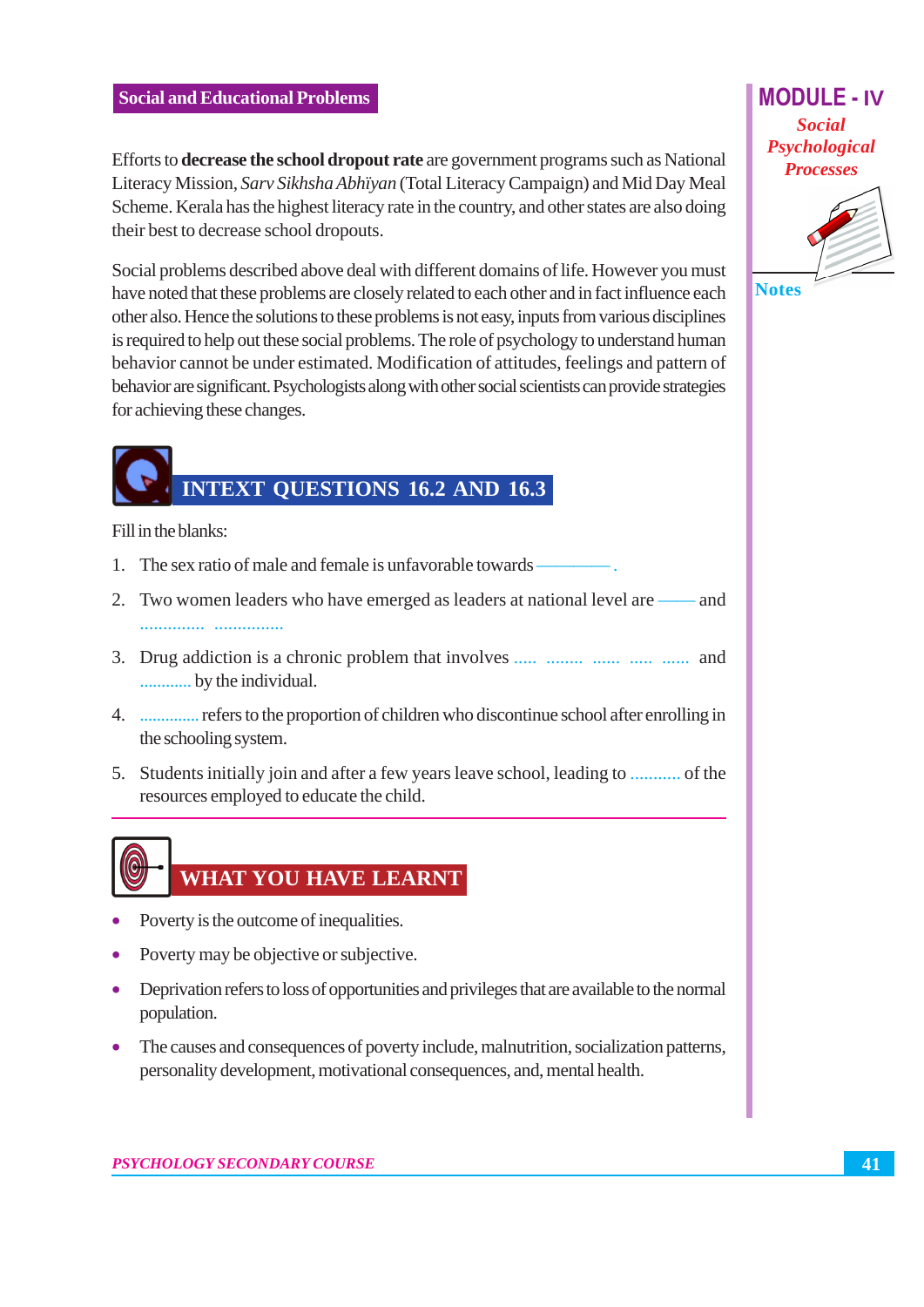## **MODULE - IV Social** Psychological **Processes**



**Notes** 

- Psychological interventions aim to train the person to build up and provide support in terms of cognitive, behavioural and motivational skills.
- Drug addition and dowry seeking are other social problems.  $\bullet$
- In the educational setting the drop out rate of students from school is high. The issues  $\bullet$ of stagnation and wastage are relatd to school dropout.
- There are various reasons for school dropout, wastagae and stagnation socio  $\bullet$ economic, psychological and educational.

# **TERMINAL QUESTIONS**

- 1. Define poverty. Explain the causes and consequences of poverty.
- 2. Write short notes on :
	- a. Drug addiction
	- b. Dowry
- 3. Explain the terms 'stagnation' and 'Wastage' in the educational setting. What eforts are being made to reduce school droup outs.

**ANSWERS TO INTEXT QUESTIONS** 

#### 16.1

- 1. Objective, subjective
- 2. Material belongings
- 3. Perception, experience
- 4. Deprivation
- 5. Cognitive, motivational and behavioral
- 6. Individual, community and societal
- 2. Deprivation, malnutrition, socialization patterns, personality motivation and mental health.

## $16.2$

- 1. Women
- 2. Sarojini Naidu and Indira Gandhi
- 3. Dropout